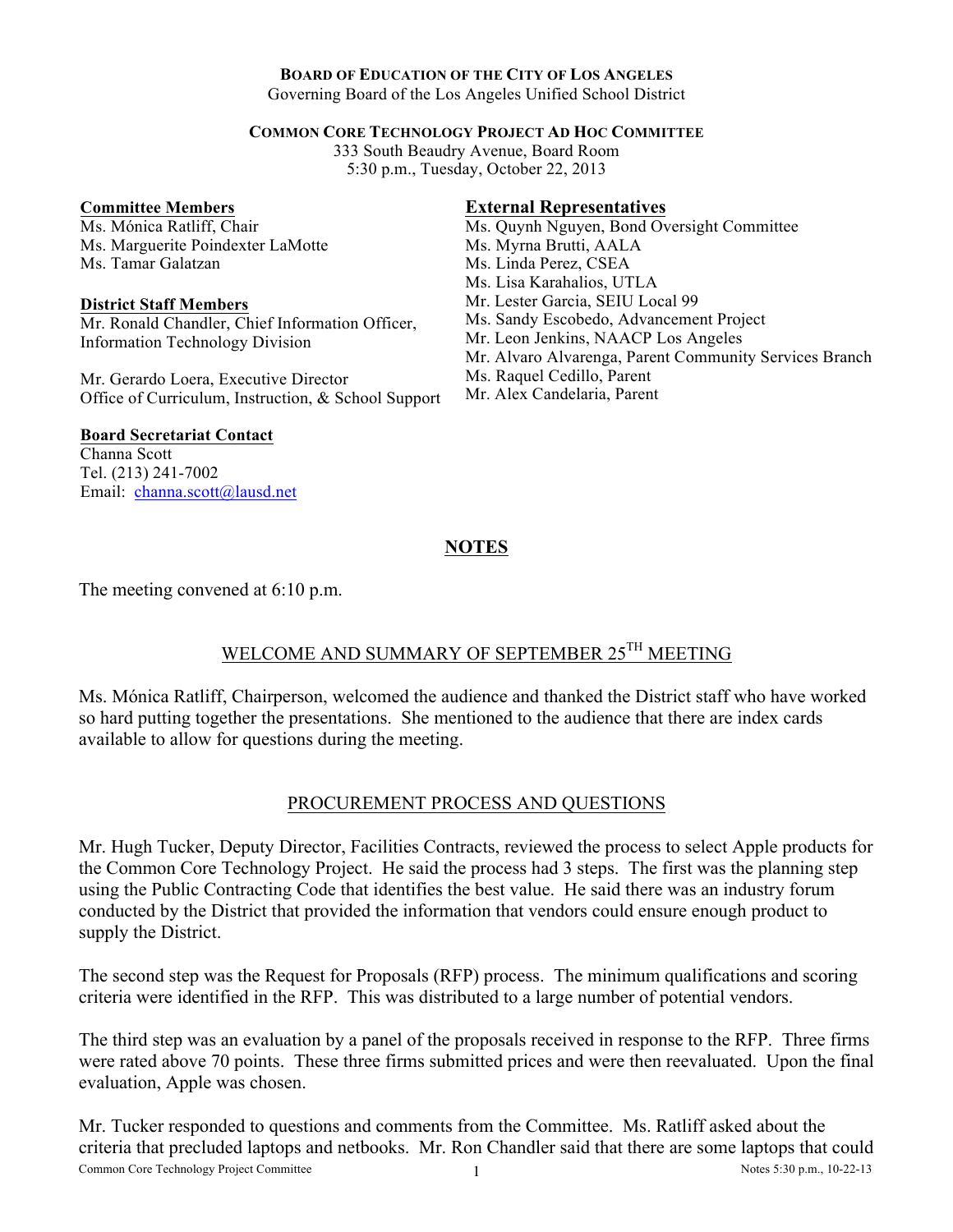meet the criteria of having a touch screen. Mr. Tucker said that no such laptops were submitted as part of a proposal. Mr. Tucker said that the technical specifications were created by the Instructional Technology Division. Ms. Ratliff asked questions that had been submitted to her on index cards. In response to a question, Mr. Tucker said that Apple is the entity that selected Pearson as the curriculum provider, and that the District has nothing to do with the selection of subcontractors such as Pearson. There were several questions related to why Apple was allowed to make the curricular choice and not the District's instructional staff.

Mr. Tucker said that he did not expect for an additional procurement process to take place after Phase 1. He said that the names of those on the evaluation panel would only be released through a public record act request. Ms. Ratliff said that the scoring criteria should be released to the Committee if it is decided that this information would be released following a public records act request. Mr. Tucker also responded to questions about the possibilities of upgrading the iPads from version 4 to the new version 5.

# FINANCIAL PLAN FOR PHASES 2, 3, AND BEYOND

Mr. Ronald Chandler said that the Financial Plan will be released after this meeting to the Board in preparation for the Board's October 29, 2013 meeting. He stated the financial plan is based on a life cycle for the iPads of 3 years. He said that the iPads may last longer but that is not yet known.

Mr. Chandler and Mr. Hovatter responded to questions and comments from the Committee. Mr. Hovatter said that colocated charters were included because the District is obligated to provide a charter on a District site with anything that is provided to a District school. Mr. Chandler said he would provide the actual cost of providing the iPads to charter students. In response to another question, Mr. Chandler said he was comfortable with a predicted 1-3% loss rate for lost devices and repairs.

# CURRICULUM AND MISCELLANEOUS QUESTIONS

Mr. Gerardo Loera began his presentation showing that the Phase 1 rollout of the project will be completed shortly. Forty schools have received 23,347 iPads with the curriculum that is currently ready. The last five schools will soon receive their devices. He said that the iPads can now access the District library of reference materials from home. At the moment, Pearson has only provided selected "drop-in" lessons, 1 to 2 units per grade in English Language Arts and math, but said the full second semester curriculum will be available from Pearson in January 2014. Mr. Loera also said that the District did not look for interactive textbooks with the original project, but that could be done in the future. He said the Pearson curriculum does not replace textbooks at this point since it has not been adopted by the State and therefore the District will need to continue to purchase textbooks. Ms. Ratliff said she would schedule a discussion about textbook replacement for a future meeting.

Mr. Loera said he would have to reply later as to whether Pearson would slow down their curriculum development if the District were to delay the program. He said he would bring information regarding the Pearson curriculum development forward at a later time. He also said he would later provide a list of the approved applications that are already available on the iPads. Ms. Bernadette Lucas, CCTP Project Director, reported to the Committee that some schools have asked for additional applications and they have already been provided. Mr. Loera said that additional tools for English Language learners would be built into the curriculum for Phase 2 and Phase 3. He said that the funding for additional applications would have to be determined and he would report on this in the future.

Common Core Technology Project Committee 2 2 Notes 5:30 p.m., 10-22-13 Mr. Loera continued his presentation by discussing the professional development that occurred over the summer. He reviewed the amount of training that each teacher received. Mr. Loera responded to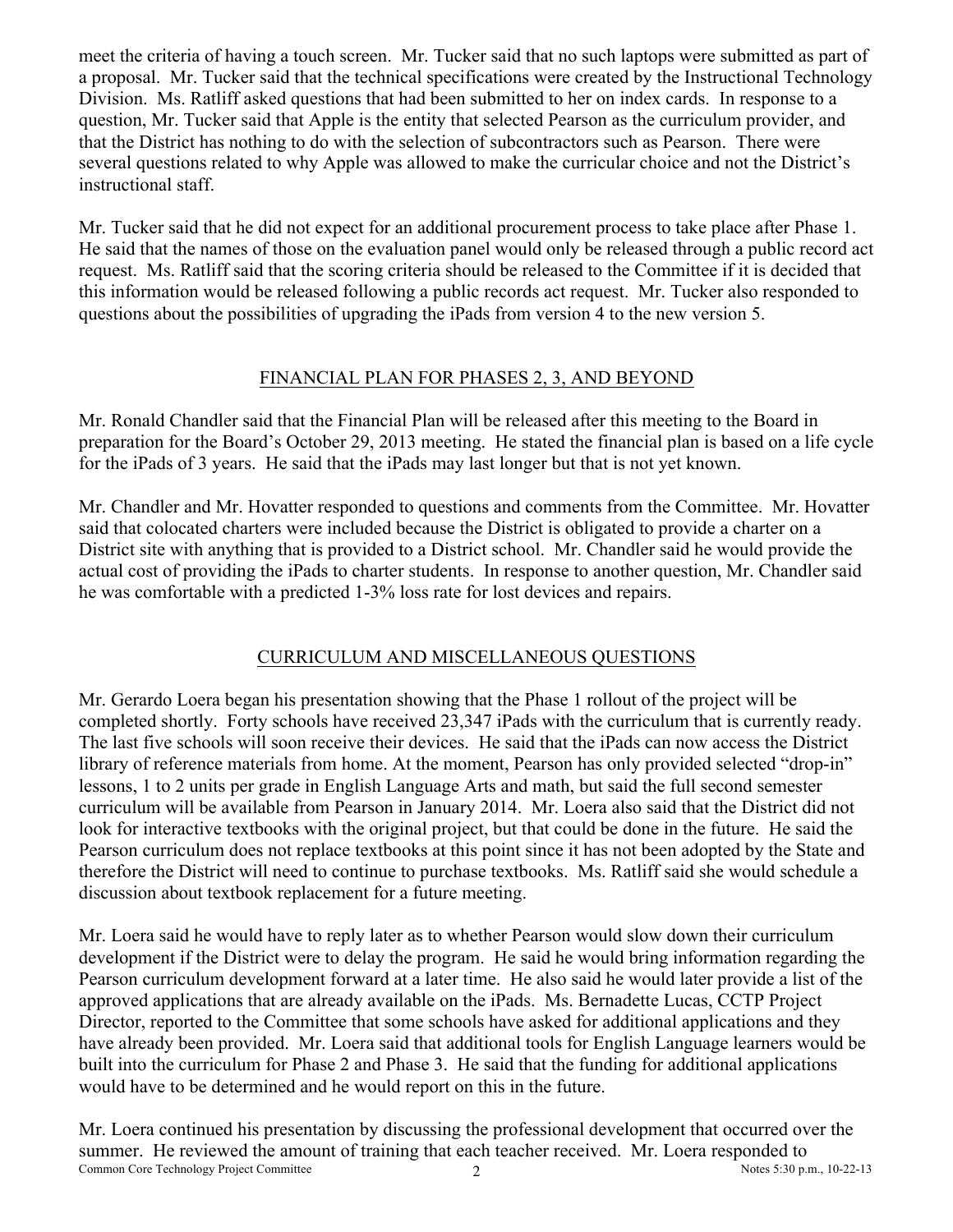questions and comments of the Committee. Ms. Ratliff requested summaries of the completed evaluations of the professional development submitted by teachers.

Mr. Chandler displayed an illustration of the "governance model" of the project that indicated key responsibilities and said he would provide the names of the Executive Sponsors in the future. He also discussed the current status of the iPads going home with students and said currently none are going home.

## SAFETY AND SECURITY PLAN

Lt. Jose Santome, Los Angeles School Police, described to the Committee the 4-point safety strategy plan and his efforts to coordinate with other safety agencies. Lt. Santome said one of the main strategies to protect the iPads and students is to make the device worthless to others. He also hopes to have high profile prosecutions of those who obtain the devices illegally. The goal is for the devices to have low value and high risk. Lt. Santome reported that of the 24,000 iPads deployed to date only 5 have been stolen and none have been lost. Mr. Chandler said he would bring information regarding bullying and the Acceptable Use Policy in the future.

Lt. Santome discussed the summer storage plan and the steps being taken to minimize inventory loss and damage.

## STUDENT AND PARENT RESPONSIBILITY, LIABILITY AND PARENT TRAINING

Ms. Lucas discussed student and parent responsibility. She said there is a new Parent/ Student Acknowledgment Form, as of yesterday, which says that "the parent or guardian of any minor who willfully cuts, defaces, or otherwise injures any real or personal property of the District or its employees, or fails to return same upon demand of the District, shall be liable for all damages caused by the minor." She said she could not address the question about how a parent who refused to accept the liability can be accommodated. Ms. Lucas said that parents are not liable for theft or loss of the device. Mr. Chandler said he would review the language of the form again to ensure the intent described by Ms. Lucas is clear.

Ms. Lucas gave a brief description of the plan to enhance the learning opportunities for young learners. She also briefly discussed how the CCTP team is looking into how the iPads can be used to support the Progressive Discipline Plan. Ms. Ratliff also said that she would like more information about parent training at a future meeting. Ms. Ratliff stated that the original question about progressive discipline related to the District's plan for students who violate the Acceptable Use Policy.

## INTRODUCTION OF QUESTIONS FROM cctpquestions@gmail.com

Ms. Mónica Ratliff read two questions that have been received and asked to respond.

## PUBLIC COMMENT

The following speakers addressed the Committee on the subjects indicated:

Ms. Virginia Sanchez<br>
Ms. Kim Kaufman<br>
Ms. Kim Kaufman<br>
Technology problems at schools<br>
Common Core Technology Proie Common Core Technology Project costs Mr. Kevin Mottus Common Core Technology Project costs Mr. George Buzzetti Problems with Common Core Project Ms. Roxana Toledo Problems with wireless network